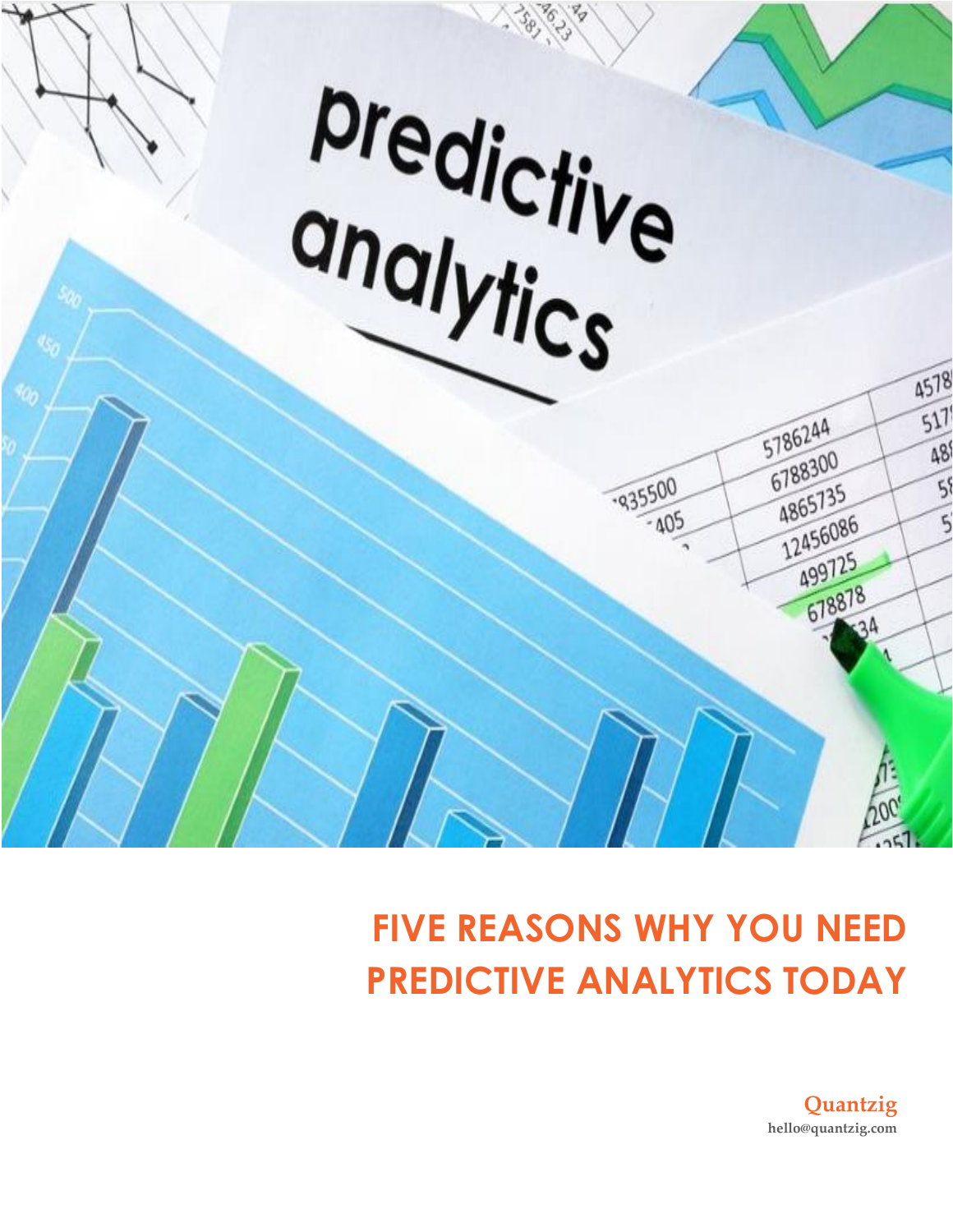### **Predictive Analytics**

**What is it and how can it benefit your organization?**

With rapid technological developments, new ways to implement marketing strategies with an aim to reach consumers more effectively are popping up all the time. Predictive analysis is one such technique. However, for any organization, the data generated by them is a strategic asset as it provides actionable insights on customer behavior, intent, and actions.

### **Why invest in predictive analytics?**

Predictive analytics helps in extracting valuable



*The capacity for predictive analytics to learn from experience is what renders this technology predictive, distinguishing it from other business intelligence tools and analytics techniques.*

information from the enterprise data to devise predictive models that can improve business performance through the effective delivery of products and services. The benefits of employing predictive analytics are beyond belief, and that's the reason why it is now turning to be a **"necessary capability"** for organizations that wish to sustain their competitive edge.

That's just what **[Quantzig](https://www.quantzig.com/?utm_source=QZwhitepaper&utm_medium=QZ&utm_campaign=whitepaper)** provides for your business. Our predictive analytics solution is uniquely designed to optimize predictions, such as customer churn.

### **Have you thought about what predictive analytics can do for you?**

Predictive analytics provides abundant opportunities for **enterprise evolution**. It offers unique opportunities to identify future trends and allows organizations to act upon them. Also, with the growing popularity of Big Data and the evolving nature of Business Intelligence, predictive analytics can offer actionable insights for organizations.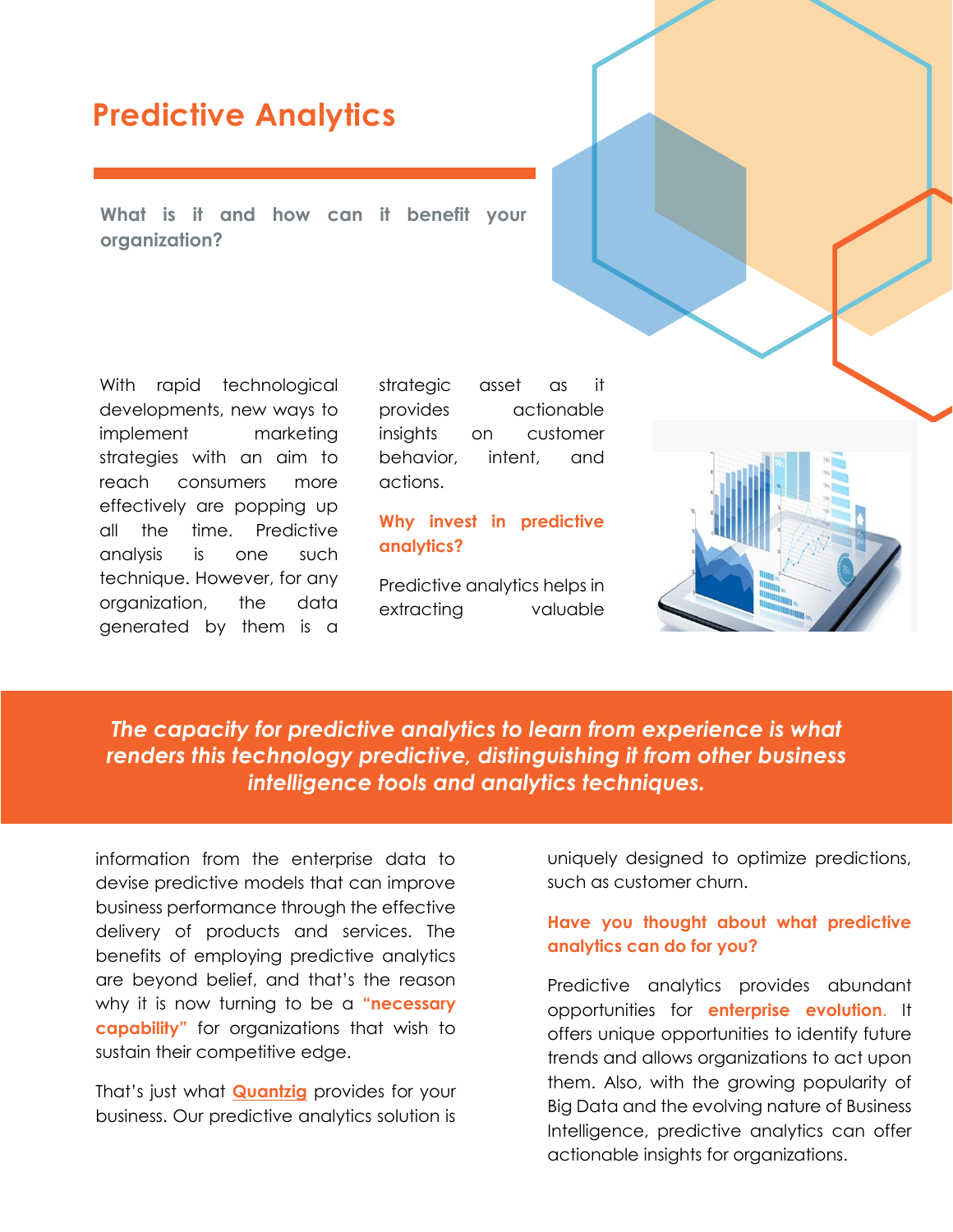### **A few reasons why your business needs predictive analytics today:**

**Secure an inimitable competitive stronghold:** Using predictive analytics, you can analyze your business' strengths and competitor's weaknesses to devise effective predictive models. The predictive model generated using the enterprise data taps into an experience to which only your organization is privy. Therefore, every predictive model and the insights obtained through them are outside the reaches of common knowledge.

**Enhance your core business capabilities:** An important step to grow beyond just increasing sales is to improve the core competencies of your business offerings. Whether it's about promoting your product or service offerings, the ultimate goal is to focus on the use of predictive analytics to optimize your approach to the market. This can be done in several ways in various industrial segments including the prediction of health risks for proactive healthcare and predicting inventory demand in retail.

**Develop customer retention strategies:** Predictive analytics assists in delivering a unique competitive advantage to a range of customer-facing activities. Also, it provides the required knowledge to target customers at the right moment. Though churn modeling may be the most popular business application of predictive analytics, developing customer retention strategies is the main priority for businesses. Moreover, you can productively spend your marketing dollars by predictively scoring customers based on their next likely action.

#### **Manage escalating customer expectations efficiently:**

Customers are increasingly becoming less tolerant towards unsolicited and untargeted communications and instead prefer custom-made recommendations. Predictive analytics helps firms in heightening security measures and addresses consumer expectations by triggering fewer false alarms. Also, a positive customer experience enabled by predictive analytics paves the way for a loyal customer base.

**Render analytics and business intelligence truly actionable:** The insights offered by business intelligence and other reporting tools are not readily actionable; whereas, predictive analysis is designed to generate decisive action imperatives. In fact, predictive analytics is the key to driving millions of operational decisions. For instance, in the case of fraud management, predictive analytics drives decisions to audit, investigate, or block fraud.

### **LATEST INSIGHTS**



**[How Healthcare Industry is](https://www.quantzig.com/blog/predictive-analytics-patient-outcomes?utm_source=QZwhitepaper&utm_medium=QZ&utm_campaign=whitepaper)  [Leveraging Predictive](https://www.quantzig.com/blog/predictive-analytics-patient-outcomes?utm_source=QZwhitepaper&utm_medium=QZ&utm_campaign=whitepaper)  [Analytics to Improve Patient](https://www.quantzig.com/blog/predictive-analytics-patient-outcomes?utm_source=QZwhitepaper&utm_medium=QZ&utm_campaign=whitepaper)  [Outcome](https://www.quantzig.com/blog/predictive-analytics-patient-outcomes?utm_source=QZwhitepaper&utm_medium=QZ&utm_campaign=whitepaper)**

Predictive modeling can perform complicated calculations to increase diagnoses accuracy by factoring in genomes and gene markers to discover hidden conditions. What are the other advantages it offers to healthcare firms?

**[READ MORE](https://www.quantzig.com/blog/predictive-analytics-patient-outcomes?utm_source=QZwhitepaper&utm_medium=QZ&utm_campaign=whitepaper)**



**Developing a [Predictive Model](https://www.quantzig.com/content/marketing-analytics-insurance-company?utm_source=QZwhitepaper&utm_medium=QZ&utm_campaign=whitepaper)  [Based on a Combination of](https://www.quantzig.com/content/marketing-analytics-insurance-company?utm_source=QZwhitepaper&utm_medium=QZ&utm_campaign=whitepaper)  [Variables](https://www.quantzig.com/content/marketing-analytics-insurance-company?utm_source=QZwhitepaper&utm_medium=QZ&utm_campaign=whitepaper)**

In our latest engagement, we helped a leading insurance firm design the right marketing campaigns to suit different customer segments.